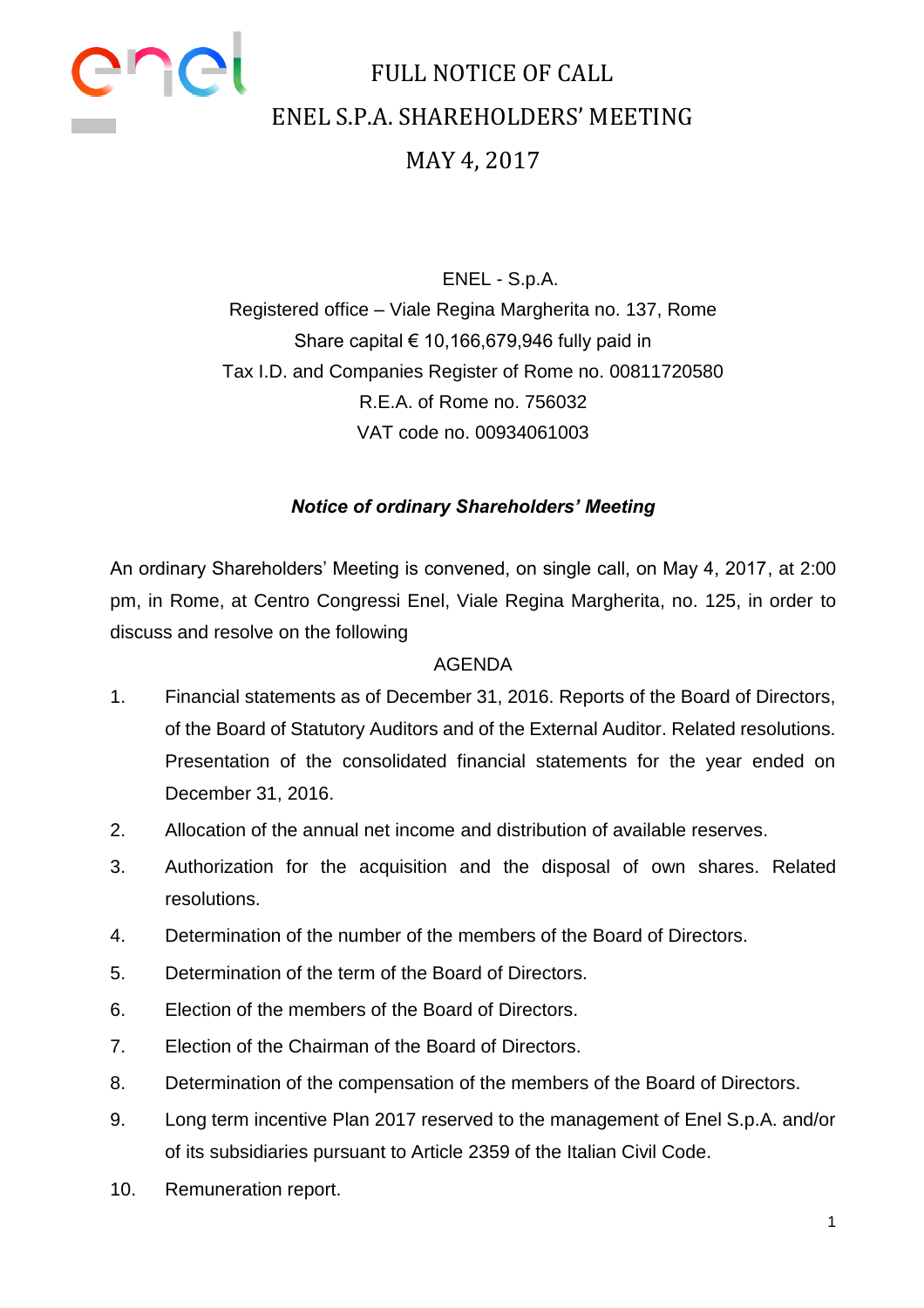**\* \* \* \* \***

#### **Information on the share capital**

As of the date of this notice, the share capital of Enel S.p.A. is equal to Euro 10,166,679,946 and is divided into no. 10,166,679,946 ordinary shares with a nominal value of Euro 1.00 each.

#### **Right to attend and vote at the Meeting**

Pursuant to Article 83-*sexies* of Legislative Decree no. 58 of February 24, 1998 (the "Consolidated Financial Act") and Article 10.1 of the Corporate Bylaws, the right to attend and vote at the Meeting shall be conditional upon the receipt by the Company of a specific notice by an authorized intermediary based on the accounting records at the end of the seventh trading day prior to the date of the Shareholders' Meeting (*i.e.* on April 24, 2017). The credit or debit entries made on the accounting records after the said term shall not be taken into account for the purpose of entitling to vote at the Shareholders' Meeting.

#### **Representation at the Meeting**

#### *Ordinary proxy*

Those who are entitled to vote in the Meeting may appoint a representative according to the applicable laws, by means of a proxy granted in writing or through a document electronically signed pursuant to Article 21, paragraph 2, of the Legislative Decree no. 82 of March 7, 2005. To this purpose, it may be used the form of proxy available in the section of the Company's website [\(www.enel.com\)](http://www.enel.com/) reserved to this Meeting. The proxy can be delivered to the Company by mail (addressed to Enel S.p.A. – Legal and Corporate Affairs – Viale Regina Margherita no. 137 – 00198 Rome), or by fax to the no. +39 06.83055028 – Ref. "Proxy Vote" – at least two trading days before the date set for the Meeting (*i.e.* by May 2, 2017). Pursuant to Article 11.1 of the Corporate Bylaws, the proxy can be notified to the Company even electronically, up to the beginning of the Meeting, through the specific section of the Company's website [\(www.enel.com\)](http://www.enel.com/) reserved to this Meeting. The proxy holder may deliver or send to the Company, instead of the original, a copy of the proxy, also in electronic format, certifying under his or her responsibility the conformity of the proxy to the original and the identity of the proxy giver.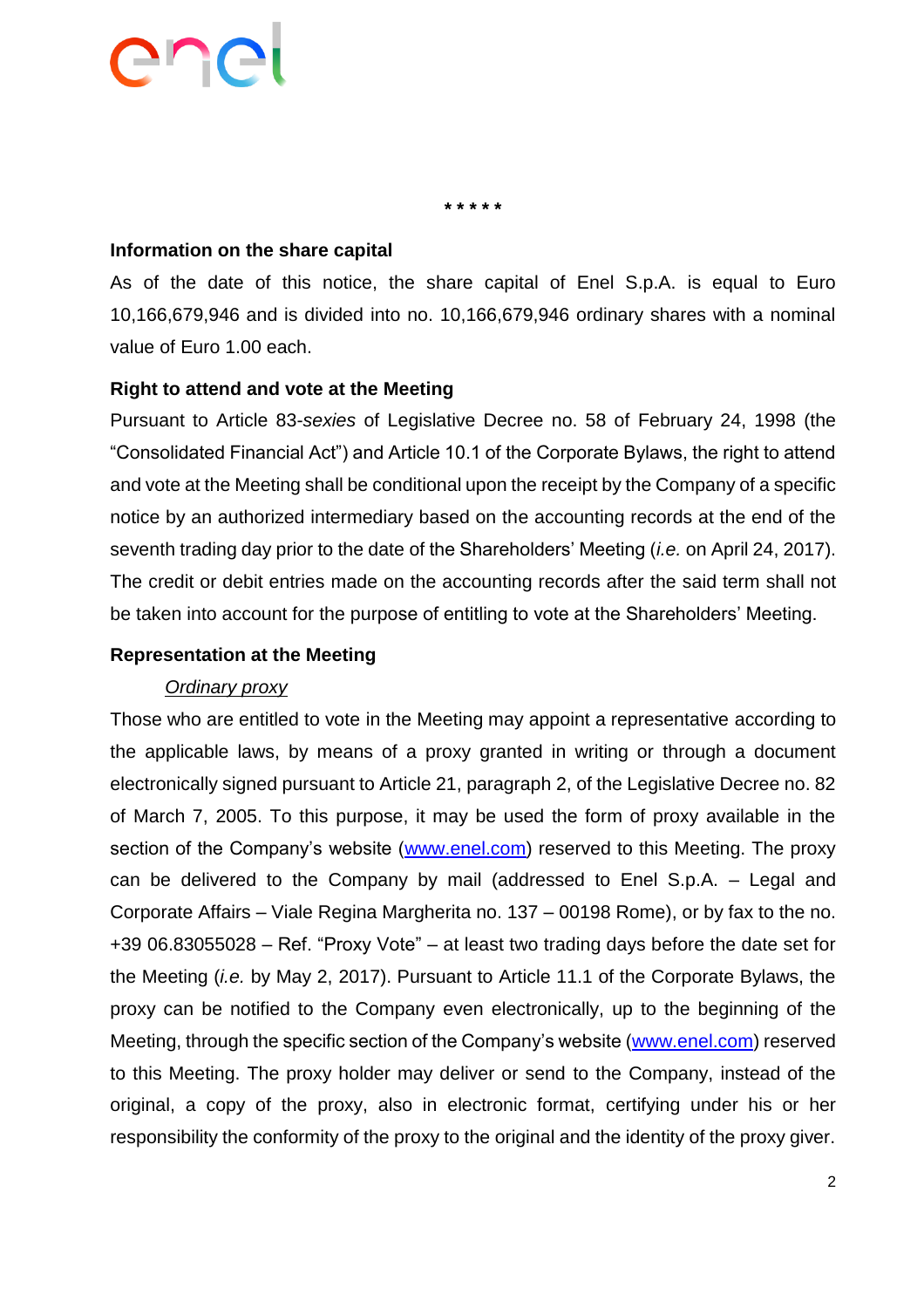#### *Proxy to the representative appointed by the Company*

The proxy may also be given to Computershare S.p.A., with registered office in Milan, Via Lorenzo Mascheroni no. 19, in its capacity of representative appointed by the Company, in accordance with Article 135-*undecies* of the Consolidated Financial Act. To this purpose, it may be used the specific web applicative for the guided compilation of the proxy form to the representative appointed by the Company, prepared and managed by Computershare S.p.A, which can be reached through the section of the Company's website [\(www.enel.com\)](http://www.enel.com/) reserved to this Meeting. The proxy form to the representative appointed by the Company is also available in printable version. Computershare S.p.A. may receive proxies only in its capacity of representative appointed by the Company.

The proxy to the representative appointed by the Company shall contain voting instructions for all or certain items of the agenda and shall be received by the said representative, in original, no later than the end of the second trading day before the Meeting (*i.e.* by the end of May 2, 2017), at the following address: Computershare S.p.A. (Ref. "Proxy for the Shareholders' Meeting Enel S.p.A."), Via Monte Giberto no. 33, 00138 Rome. A copy of the proxy, together with a statement certifying the conformity of the proxy to the original, may be anticipated to the representative appointed by the Company, within the same term, by fax, to no. +39 06.45417450 or by e-mail at enel@pecserviziotitoli.it. The proxy and the voting instructions may be revoked within the said term and with the modalities indicated above. The proxy shall be effective only for the proposals in relation to which voting instructions have been given. The shares, in relation to which a full or partial proxy is given, are taken into account for the duly constitution of the Meeting. With reference to the proposals in relation to which voting instructions are not given, the relevant shares are not taken into account for the purpose of calculating the majority and the *quorum* required for the approval of the resolutions.

#### **Right to add items on the agenda and to submit new resolution proposals**

Pursuant to Article 126-*bis* of the Consolidated Financial Act, Shareholders who represent, also on a jointly basis, at least 2.5% of the share capital, may request, in writing, within ten days from the publication of this notice (*i.e.* by March 27, 2017) to add items on the agenda, indicating, in the relevant request, the additional proposed items to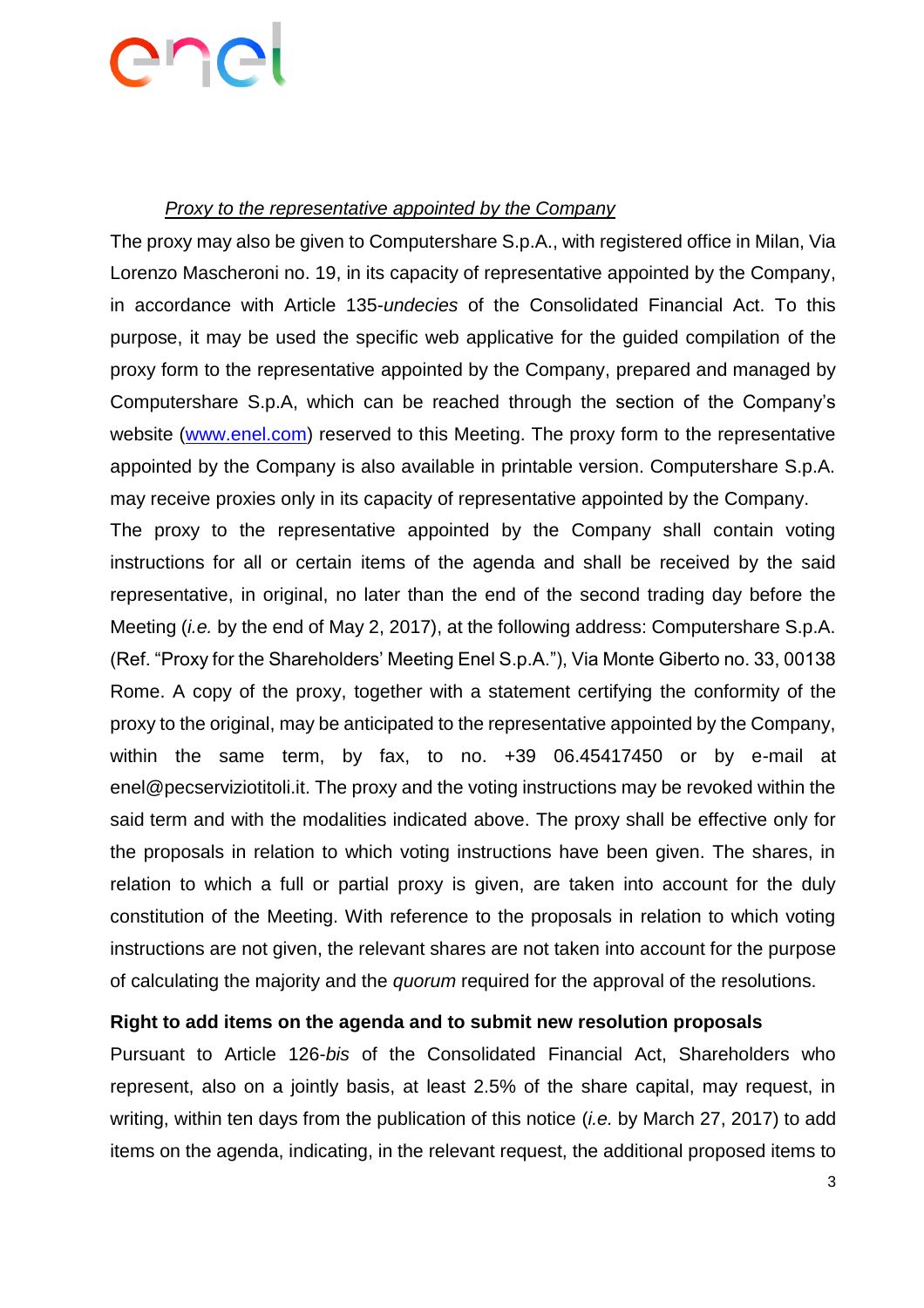be discussed, or to submit resolution proposals on items already on the agenda (it being understood that those who are entitled to vote may in any case individually submit resolution proposals during the Meeting). The agenda cannot be integrated with items in relation to which the Meeting resolves, in compliance with the applicable laws, upon proposals of the Directors or on the basis of a project or a report prepared by the Directors, other than those indicated in Article 125-*ter*, paragraph 1, of the Consolidated Financial Act. The requests to add items on the agenda or to submit resolution proposals may be filed by those Shareholders in relation to which the Company has received a specific communication, certifying their participation rights, from an authorized intermediary pursuant to applicable laws. For further information on the right to add items on the agenda and to submit additional resolution proposals, and on the modalities to exercise such rights, please refer to the section of the Company's website [\(www.enel.com\)](http://www.enel.com/) reserved to this Meeting.

#### **Right to ask questions before the Meeting**

Pursuant to Article 127-*ter* of the Consolidated Financial Act, those entitled to exercise their voting rights and in relation to which the Company has received a specific communication from an authorized intermediary pursuant to applicable laws, may ask questions on the items provided in the agenda also before the Meeting. Those who intend to exercise such right shall provide the Company with their questions within the third day before the date set for the Meeting (*i.e.* by May 1, 2017). Questions filed before the Meeting will be answered no later than during the Meeting. For further information on the right to submit questions before the Meeting and on the modalities to exercise such right, please refer to the section of the Company's website [\(www.enel.com\)](http://www.enel.com/) reserved to this Meeting.

#### **Election of the Board of Directors**

Pursuant to the Consolidated Financial Act and to the Corporate Bylaws, the members of the Board of Directors are elected by slate voting. Although the expiring Board of Directors abstained from submitting its own slate of candidates, it has expressed, having heard the Nomination and Compensation Committee and the Corporate Governance and Sustainability Committee, specific guidelines on the size and composition of the next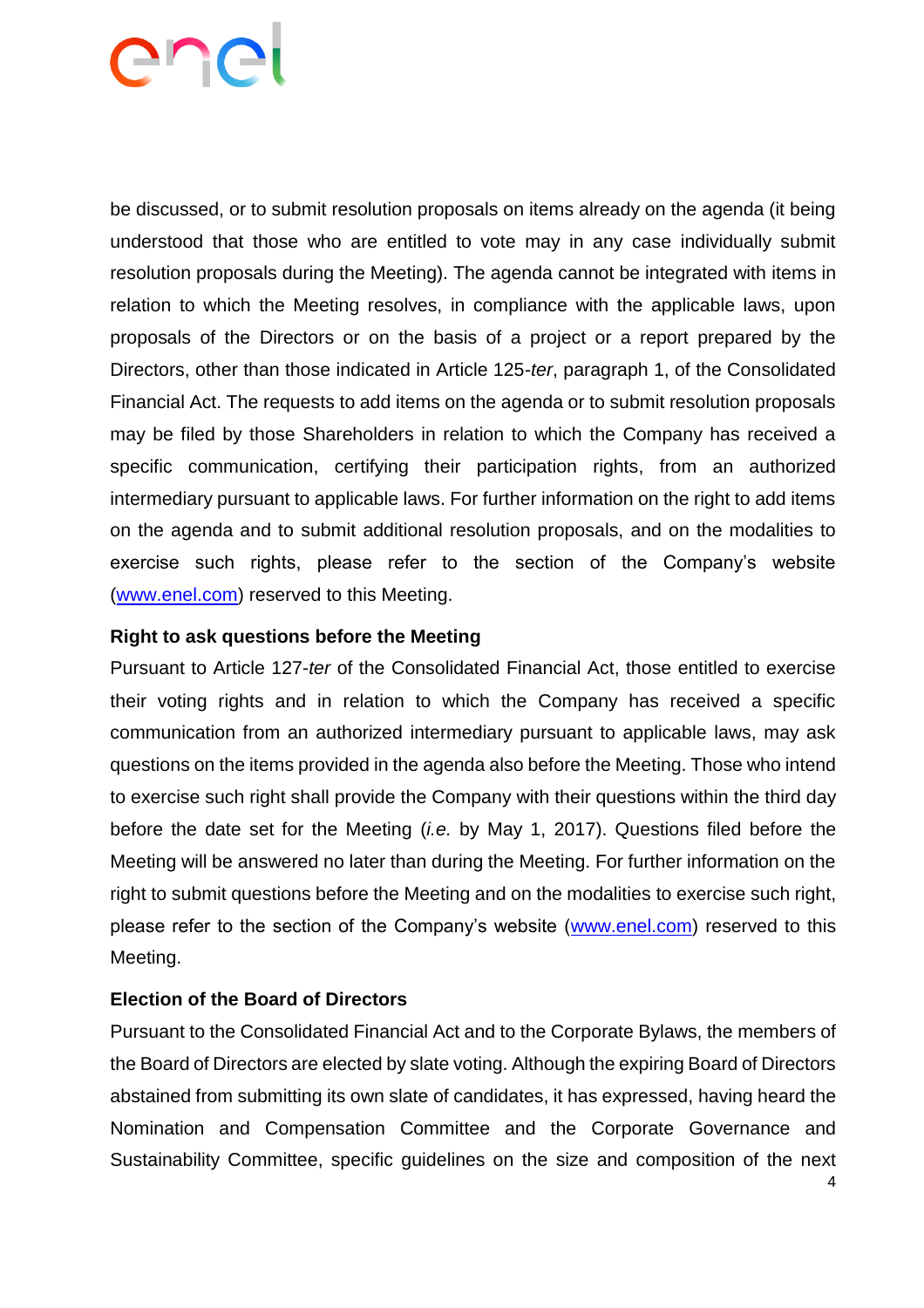# ene

Board of Directors, in compliance with the recommendations set forth under Article 1.C.1, letter h), of the Corporate Governance Code for listed companies. Such guidelines are available at the Company's web site [\(www.enel.com\)](http://www.enel.com/).

The slates of candidates for the election of the Board of Directors may be filed only by the Shareholders who, alone or together with other Shareholders, own at least 0.5% of the share capital. In any case, pursuant to Article 14.3, letter c), of the Corporate Bylaws, for the purposes of identifying the Directors to be elected, the candidates designated on the slates that have obtained a number of votes amounting to less than half of the percentage required for the submission of the same slates shall not be taken into account. The preparation, filing and publication of the slates shall be made in accordance with the modalities and conditions prescribed or referred to in Articles 14 and 14-*bis* of the Corporate Bylaws, to which reference is made for what not expressly provided for here below.

In relation to the preparation of the slates and the composition of the Board of Directors, it shall be noted in particular that:

- the candidates shall meet the requirements of integrity provided for (i) by Article 147-*quinquies* of the Consolidated Financial Act, which refers to the requirements of integrity established for statutory auditors of listed companies by the Regulation of the Ministry of Justice issued pursuant to Article 148, paragraph 4, of the same Consolidated Financial Act (in relation to which reference is currently made to Article 2 of the Decree of the Minister of Justice, no. 162 of March 30, 2000) and (ii) by Article 14-*bis* of the Corporate Bylaws;
- pursuant to Article 14.3, paragraph 2, of the Corporate Bylaws, each slate shall include at least two candidates that meet the requirements of independence established by the law (*i.e.* the requirements of independence provided for the statutory auditors of listed companies), distinctly mentioning such candidates and listing one of them as first in the slate;
- pursuant to Article 14.3, paragraph 3, of the Corporate Bylaws and Article 147-*ter*, paragraph 1-*ter*, of the Consolidated Financial Act, slates which contain a number of candidates equal to or above three shall also include candidates belonging to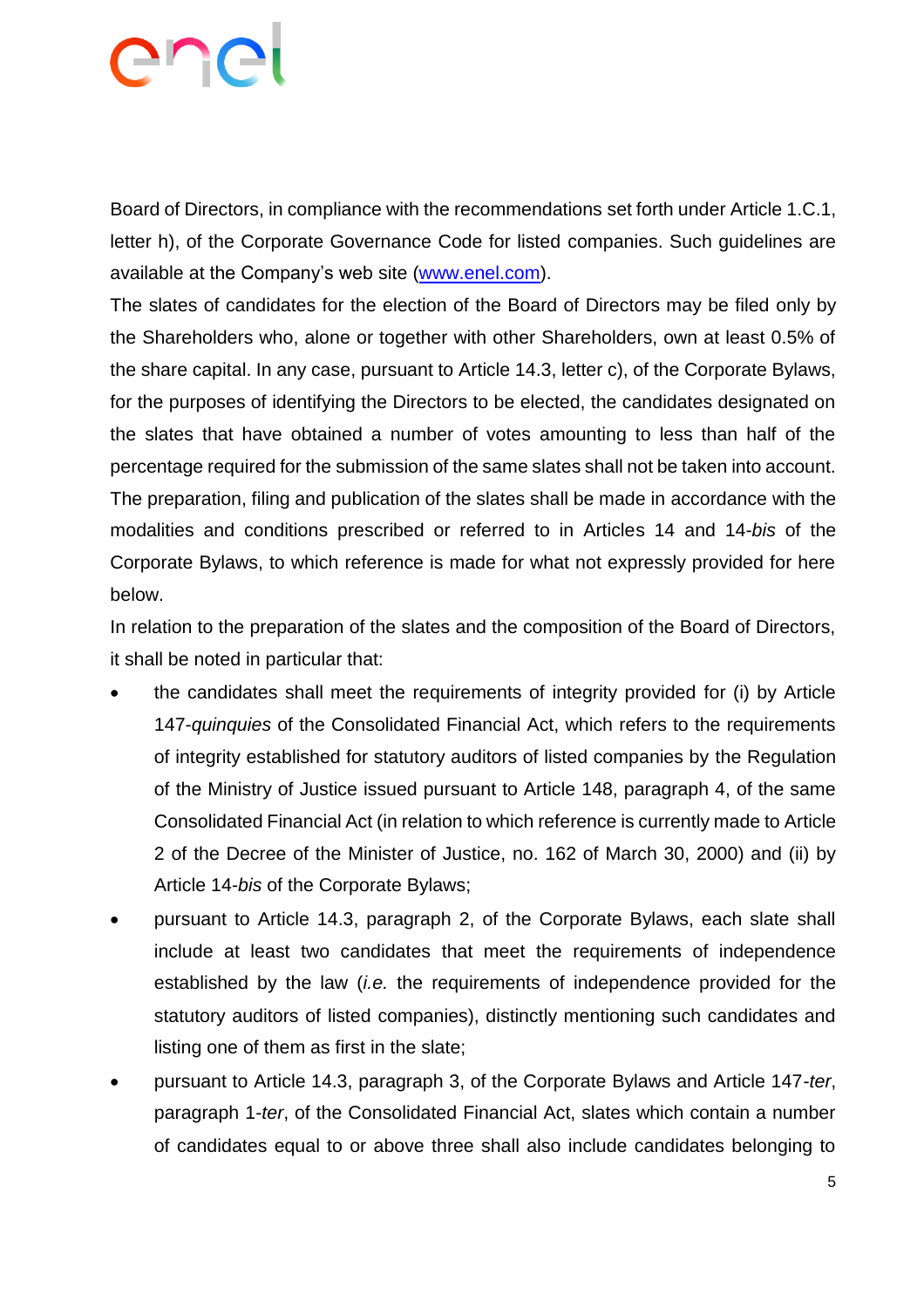different genders, in order to ensure the presence in the Board of Directors of at least one third of members of the less-represented gender, rounded, in the case of a fractional number, to the higher unit. In particular:

- a) slates with three or four candidates shall indicate one of the candidates of the less-represented gender in either the first or second position of the slate; while
- b) slates with five or more candidates shall (i) include at least two candidates of the less-represented gender and (ii) indicate one of the candidates of the lessrepresented gender in either the first or second position of the slate;
- in the event of early termination of Directors from their office, Article 14.5 of the Corporate Bylaws provides for a mechanism of mandatory cooptation requiring that, whenever possible, such Directors are to be replaced by other candidates belonging to the same slate of the Directors who ceased from their office;
- in compliance with the recommendations of Article 1.C.3 of the Corporate Governance Code for listed companies, the Board of Directors has adopted a specific policy regarding the maximum number of offices that its members may hold in management and supervisory bodies of other companies of significant size, in order to ensure that the persons concerned have sufficient time to effectively perform the role they have in the Board of Directors of Enel S.p.A.; the document containing this policy is available at the Company's website [\(www.enel.com\)](http://www.enel.com/).

Pursuant to Article 147-*ter*, paragraph 1-*bis*, of the Consolidated Financial Act, the slates, together with the required documentation, shall be filed by Shareholders, within twentyfive days before the Meeting; however, considering that such term would end on a nonworking day (*i.e.* April 9, 2017), it will be postponed to the day after, with deadline on April 10, 2017. The slates shall be filed as follows: (i) by hand delivery of the relevant documentation at the offices of the Legal and Corporate Affairs Function of Enel S.p.A., Viale Regina Margherita no. 137 - 00198, Rome, from Monday to Friday, from 9:00 am to 5:00 pm; (ii) through the specific section of the Company's website [\(www.enel.com\)](http://www.enel.com/) dedicated to the Meeting; or (iii) by fax to no. +39 06.83055028 – Ref: "Filing of the Board of Directors slates". Shareholders who submits the slates shall also file, together with the slates, a declaration containing the information on their identity and their overall equity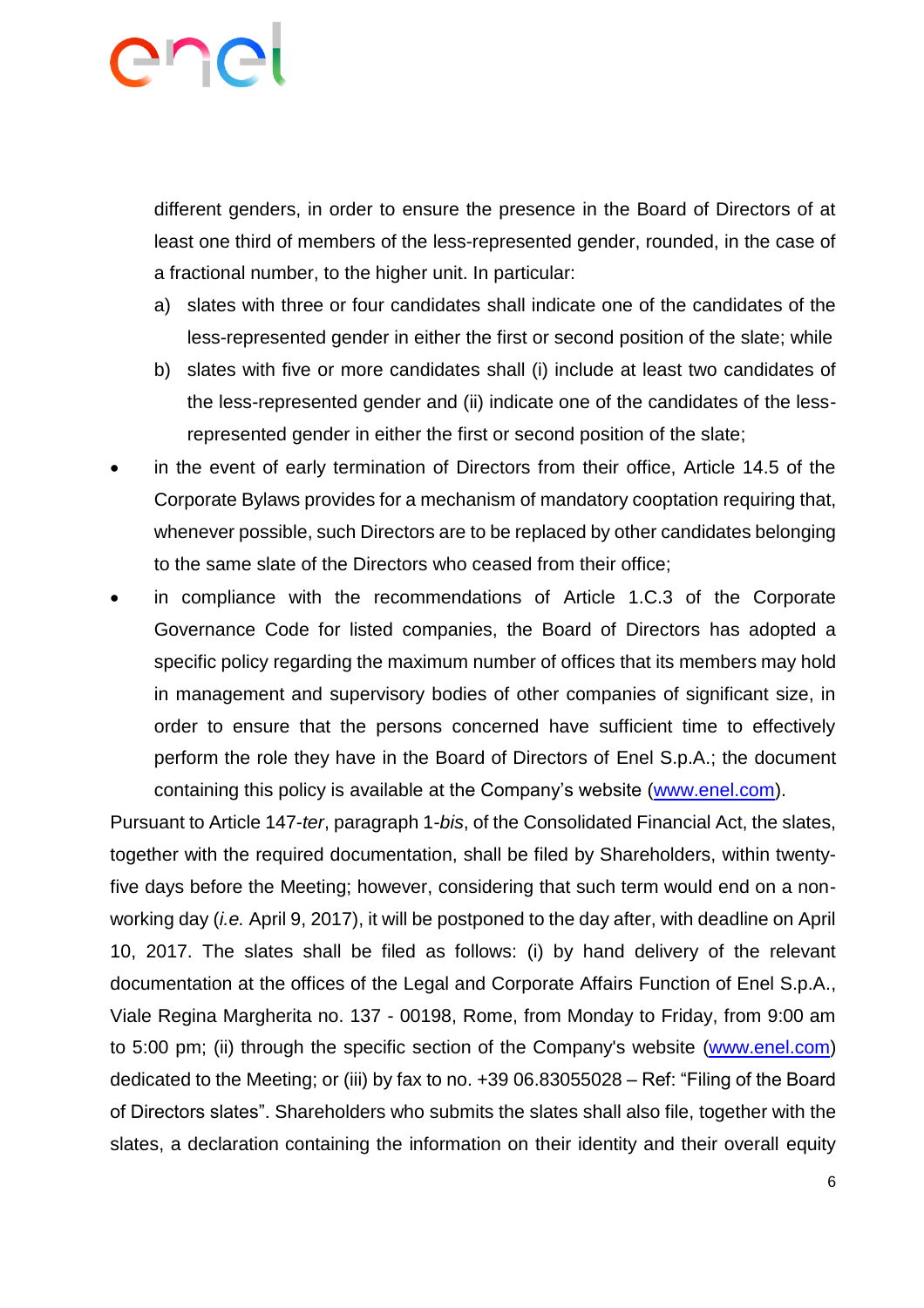interest in the share capital of the Company. The ownership of the minimum equity interest in the share capital of the Company required for the purpose of submitting the slates is determined according to the shares that are registered in the name of the Shareholder on the date on which the slates are filed with the Company. The communication of the authorized intermediary certifying the ownership of the aforementioned equity interest may also be provided to the Company after the filing of the slates but, in any case, within twenty-one days before the date of the Meeting (*i.e.* no later than April 13, 2017, that represents the deadline for the publication of the slates by the Company).

It is reminded that, slates shall be filed with the Company together with both (i) the statements by which the individual candidates accept their candidacy and certify, under their own responsibility, not to be in any situation of ineligibility and incompatibility and to meet the requirements provided by applicable laws and Corporate Bylaws for their respective offices, and (ii) the additional documentation required by Article 144-*octies*, paragraph 1, letter b), of Consob Resolution no. 11971 of May 14, 1999.

It should also be noted that the Comment to Article 5 of the Corporate Governance Code for listed companies recommends to file the slates together with the candidates' declaration of possession of the independence requirements set forth in Article 3 of the same Code, if that is the case.

It is finally reminded that those who submit a minority slate are also subject to the recommendations made by Consob in Communication no. DEM/9017893 of February 26, 2009.

#### **Documentation**

The documentation relating to the Meeting – including the explanatory reports on the items on the agenda and the relevant resolution proposals, as well as the annual financial report – will be made available to the public, in accordance with the terms provided for under applicable laws, at the Company's registered office, in the section of the Company's website [\(www.enel.com\)](http://www.enel.com/) reserved to this Meeting and at the officially appointed mechanism for the central storage of regulated information denominated